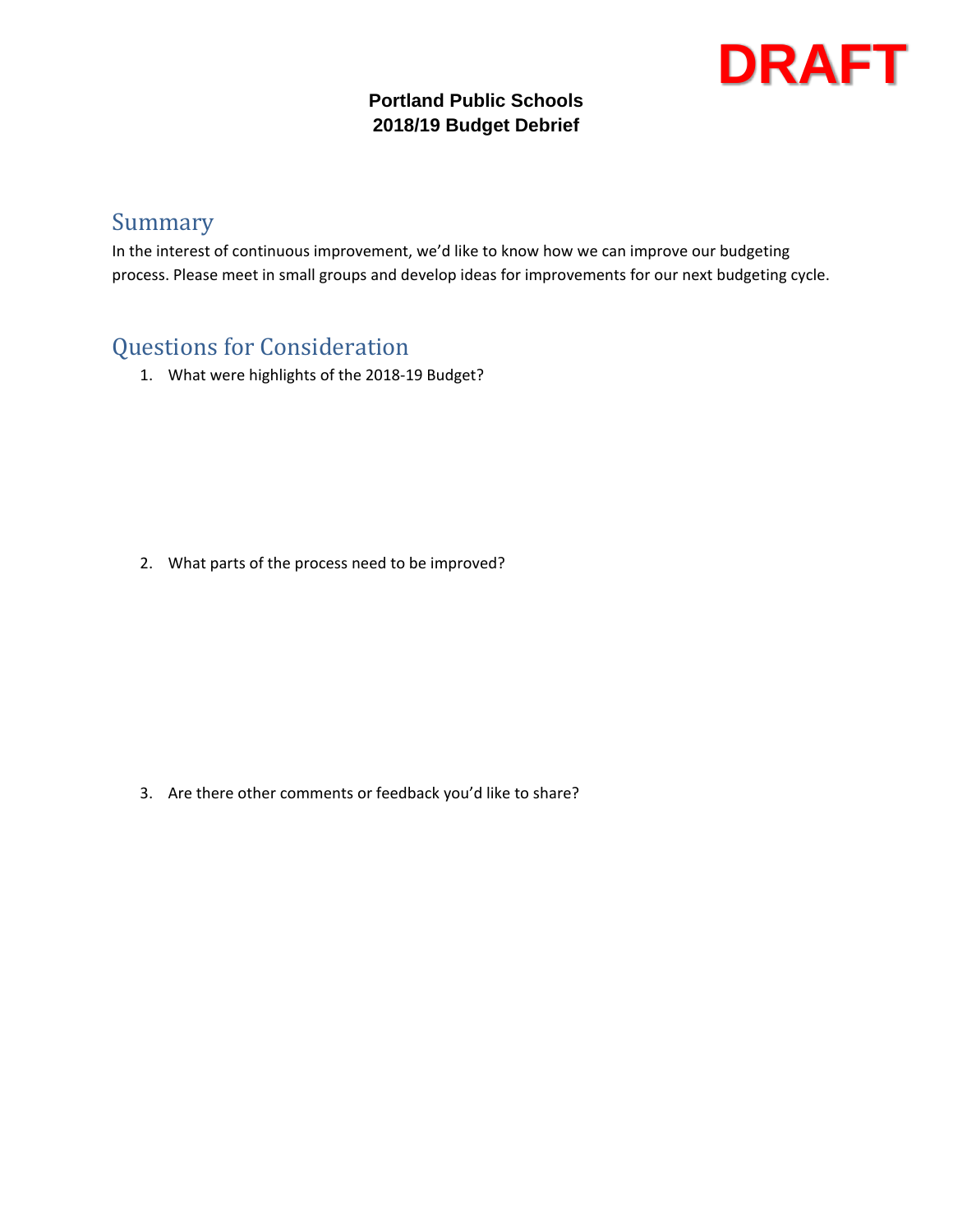# **DRAFT**

### **2019/20 Budget Development Calendar**

| <b>Date</b>         | <b>Activity</b>                                                                                                                                                                                                                              |  |  |  |
|---------------------|----------------------------------------------------------------------------------------------------------------------------------------------------------------------------------------------------------------------------------------------|--|--|--|
| July / August       | Second update to 2018/19 Staffing Allocation to Schools.                                                                                                                                                                                     |  |  |  |
| September           | Third update to 2018/19 Staffing Allocation to Schools.                                                                                                                                                                                      |  |  |  |
| September 25        | <b>Board Meeting</b>                                                                                                                                                                                                                         |  |  |  |
| September - May     | CBRC - Work on budget principles and policy. Discuss budget process, forecast,<br>school staffing, Local Option Levy, and recommendations on Proposed Budget.                                                                                |  |  |  |
| September - March   | Board Meetings: Budget implications of programs and services for coming school<br>year and development of budget calendar.                                                                                                                   |  |  |  |
| October 2           | Board Meeting: appoint Community Budget Review Committee (CBRC) members<br>and 2018/19 Budget Amendment #1 (if needed).                                                                                                                      |  |  |  |
| November - February | District Staffing Team - School Staffing work sessions.                                                                                                                                                                                      |  |  |  |
| January - February  | Review and agree on Budget Principles: Superintendent and Deputy<br>Superintendents meetings with board members, community leaders, district<br>employee groups.                                                                             |  |  |  |
| February 12         | Board Meeting: Work Session - Presentation of refreshed school staffing plan and<br>framework for budget proposal to board.                                                                                                                  |  |  |  |
| February 26         | Board Meeting: 2019/20 budget update (including General Fund and Staffing).                                                                                                                                                                  |  |  |  |
| March 1             | Initial 2019/20 Staffing Allocations to Schools.                                                                                                                                                                                             |  |  |  |
| March               | Rely on Visioning process to establish clear goals for an exceptional educational<br>experience and the academic success of our students. Use these goals to prioritize<br>programs and strategies and to guide how resources are allocated. |  |  |  |
| March               | Analyze current and historical spending to understand level of support for<br>prioritized Core offerings. Ensure sufficient resources for instruction, professional<br>development, and school-based support for teachers and students.      |  |  |  |
| March               | Staffing Process - Submission, Review, and Approval.                                                                                                                                                                                         |  |  |  |
| March 19            | Superintendent Proposes 2019/20 Budget - Board Meeting (Budget<br>Committee): Board as Budget Committee receives the Proposed Budget and<br><b>Budget Message from Superintendent.</b>                                                       |  |  |  |
| March 25 - March 29 | Spring Break                                                                                                                                                                                                                                 |  |  |  |
| April               | Board as Budget Committee holds Public Meeting on 2019/20 Proposed Budget.                                                                                                                                                                   |  |  |  |
| April               | Make conscious shifts in spending to better support Vision, Core Progamming, and<br>priorities. Ensure all students have equitable access and that extra help and<br>interventions are available as needed.                                  |  |  |  |
| April 2             | Board Meeting: CBRC Reports to Board.                                                                                                                                                                                                        |  |  |  |
| April - May         | <b>Board Meetings</b>                                                                                                                                                                                                                        |  |  |  |
| April 16            | Approved Budget - Board Meeting (Budget Committee): Board as Budget<br>Committee discussion and vote to Approve the FY 2019/20 Budget.                                                                                                       |  |  |  |
| June 15             | Submit Approved Budget to TSCC.                                                                                                                                                                                                              |  |  |  |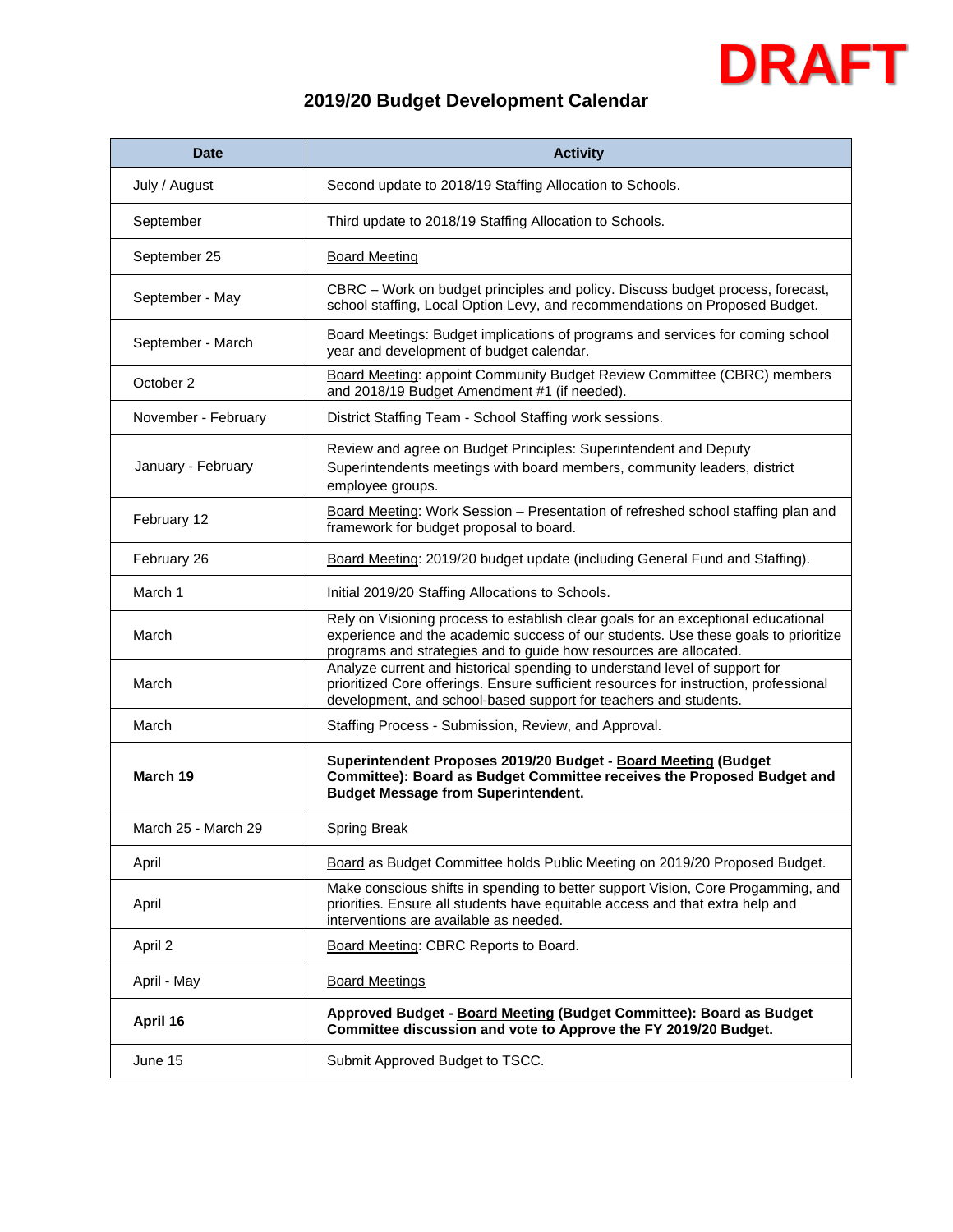| June 25             | <b>TSCC Hearing: TSCC certifies the FY 2019/20 Approved Budget;</b><br>Adopted Budget - Board Meeting (Budget Committee): Vote to Adopt the FY<br>2019/20 Budget & Impose Taxes.                                                                        |  |  |  |  |
|---------------------|---------------------------------------------------------------------------------------------------------------------------------------------------------------------------------------------------------------------------------------------------------|--|--|--|--|
| July 15             | Deadline to submit Adopted Budget / ED-50 Forms to local Counties, ODE, TSCC.                                                                                                                                                                           |  |  |  |  |
| July / August       | Second update to 2019/20 Staffing Allocations to Schools                                                                                                                                                                                                |  |  |  |  |
| July - December     | Develop Multi-Year Financial Plan (MYFP) to better understand financial<br>implications and prioritization of long-term programs and initiatives. MYFP should<br>also consider refresh cycles for on-going capital expenditures (e.g., IT, Facilities). |  |  |  |  |
| September / October | Third update to 2019/20 Staffing Allocations to Schools.                                                                                                                                                                                                |  |  |  |  |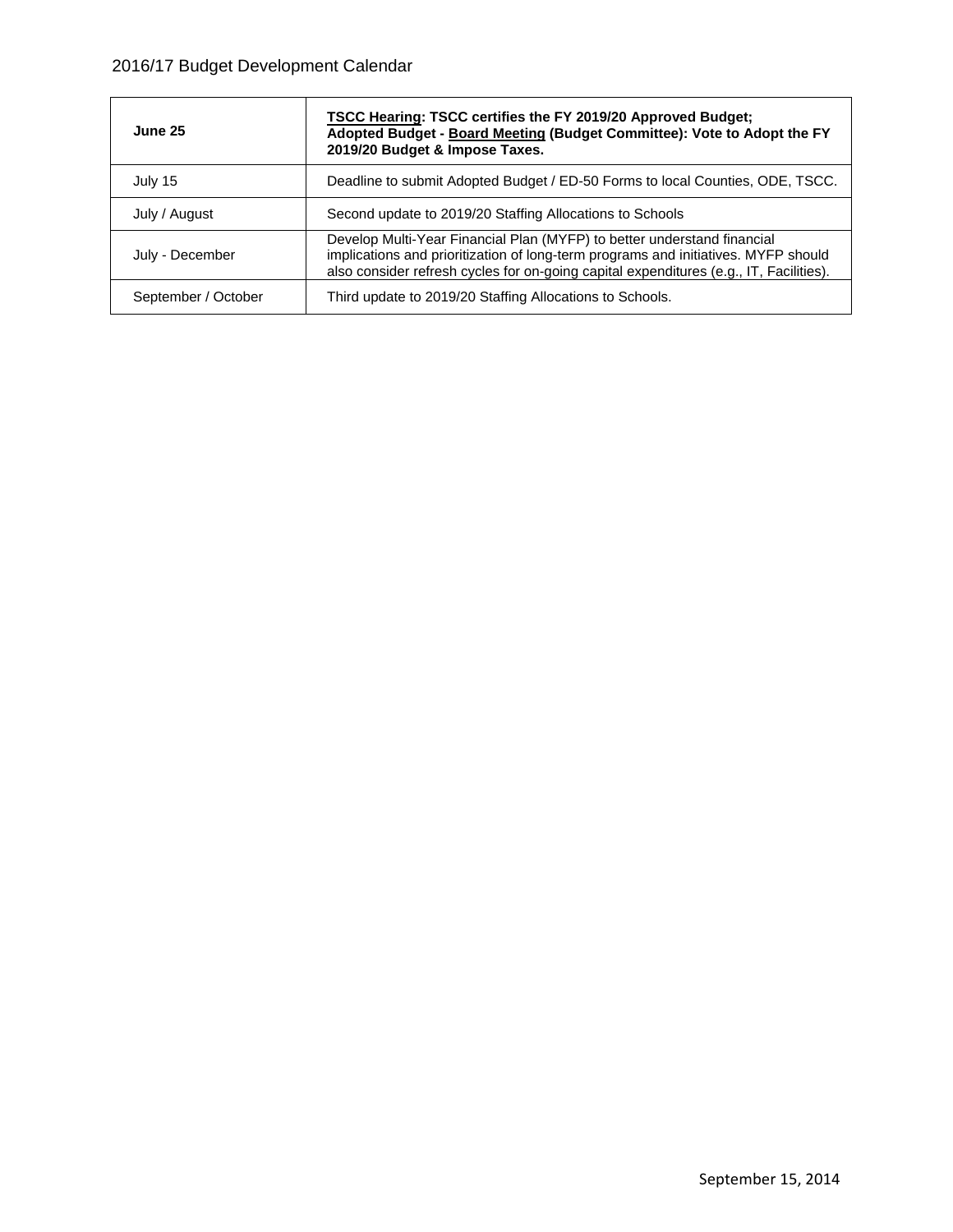| <b>August through March</b>                                        |                                                                                                                                                                      |                                                                                                                                                                                                  |
|--------------------------------------------------------------------|----------------------------------------------------------------------------------------------------------------------------------------------------------------------|--------------------------------------------------------------------------------------------------------------------------------------------------------------------------------------------------|
| <b>Visioning</b><br>• Create future state for the<br>district      | <b>January through June</b><br><b>Budgeting</b>                                                                                                                      | <b>July through December</b>                                                                                                                                                                     |
| • Use as a guide for<br>organizational decisions and<br>priorities | •2019-20 resource allocation<br>• Prioritize Core and support<br>key goals<br>•Data-driven; based on<br>desired outcomes<br>. Develop metrics to monitor<br>progress | <b>Financial Planning</b><br>• Multi-Year Financial Plan<br>(MYFP)<br>. Quantify and prioritize<br>long-term initiatives<br>•Define and invest in refresh<br>cycle for facilities and<br>capital |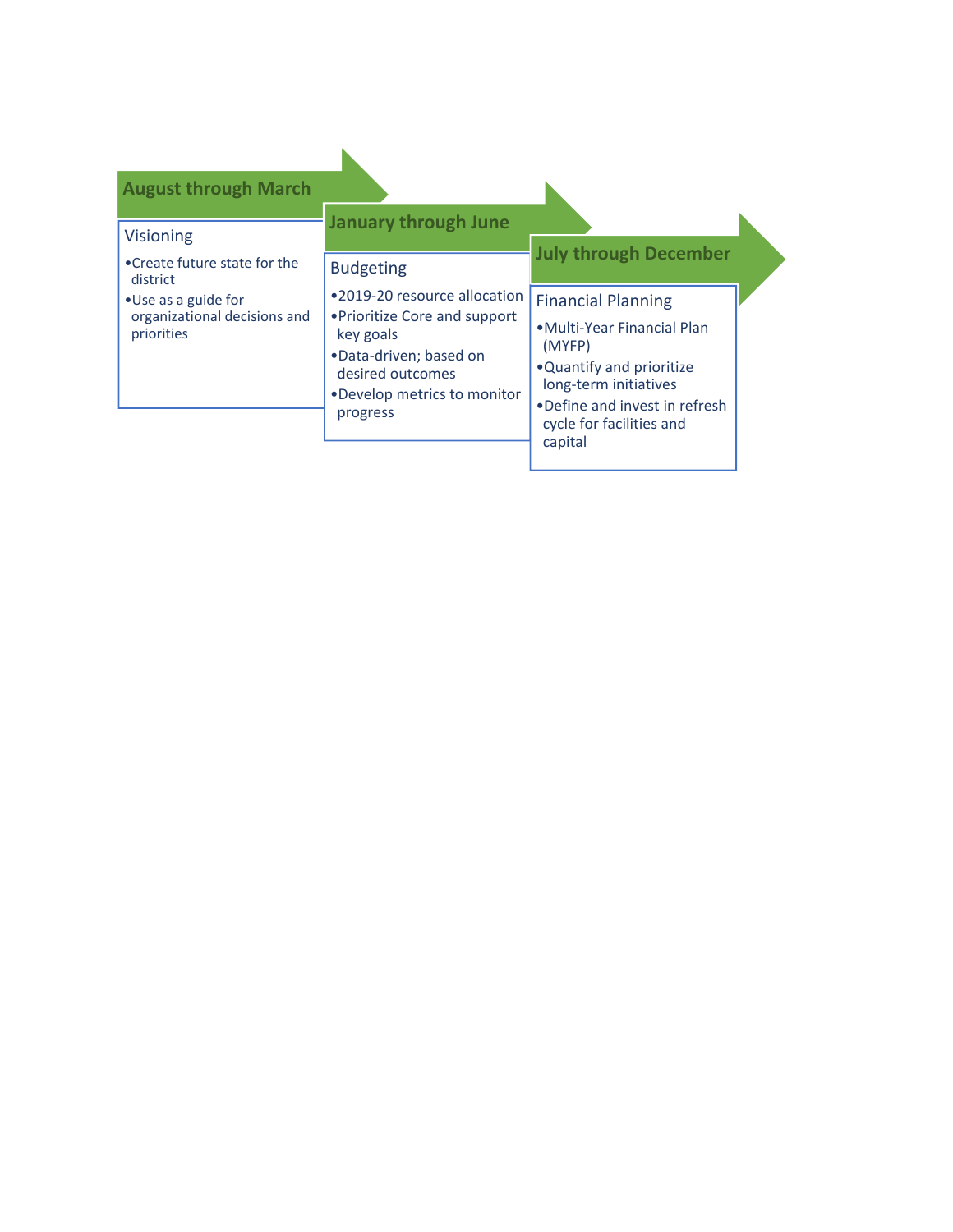### **Multiyear Finance Planning**

#### **Introduction**

What is Multiyear Finance Plan?

| What It Is                                                                                                                                                                                          |   | <b>What It Is Not</b>                           |   |                                                                                                     |
|-----------------------------------------------------------------------------------------------------------------------------------------------------------------------------------------------------|---|-------------------------------------------------|---|-----------------------------------------------------------------------------------------------------|
| A three to five year financial plan<br>outlining/detailing investments needed<br>to meet the District's strategic plan. Also<br>identifies the source of funds to make the<br>investments possible. |   | <b>Timeframe</b>                                | Χ | An Annual Budget                                                                                    |
| Targeted investments are aligned to the<br>District goal and Pillars of Learning and<br>estimates the cost of implementing the<br>priorities over time.                                             |   | <b>Link to Strategic Priorities</b>             | x | Current Service Level roll-up based on<br>historical trends without clear ties to<br>strategic plan |
| Evaluation of program effectiveness is<br>central to the decision-making process<br>to deliver on the District's strategic<br><i>investments</i>                                                    |   | Program Effectiveness & Return on<br>Investment | X | Not connected to program evaluation or<br>investment effectiveness                                  |
| Financial Plan is regularly updated to<br>reflect changes in revenue, student<br>enrollment and program effectiveness                                                                               | v | Responsiveness to Changing<br>Circumstances     | Х | <b>Static</b>                                                                                       |
| Includes input from a broad set of<br>stakeholders                                                                                                                                                  |   | Stakeholder Engagement                          | Х | Created based on input<br>from a small group                                                        |

The Multiyear Finance Plan does not replace the annual budget, and serves as a starting point for guiding the budget process each year.

The annual budget includes single year actions to support resource alignment described in the Multiyear Finance Plan and includes operational necessities such as fuel costs, utility costs and employee salaries and benefits.

#### **Process**

The creation of the Multiyear Finance Plan/formal Budget Process will involve significant input from a broad base of stakeholder groups. Information will be clear and transparent and we will seek continuous improvement.



Our visioning process in the Fall of 2018 will be the beginning of our Multiyear Finance Planning.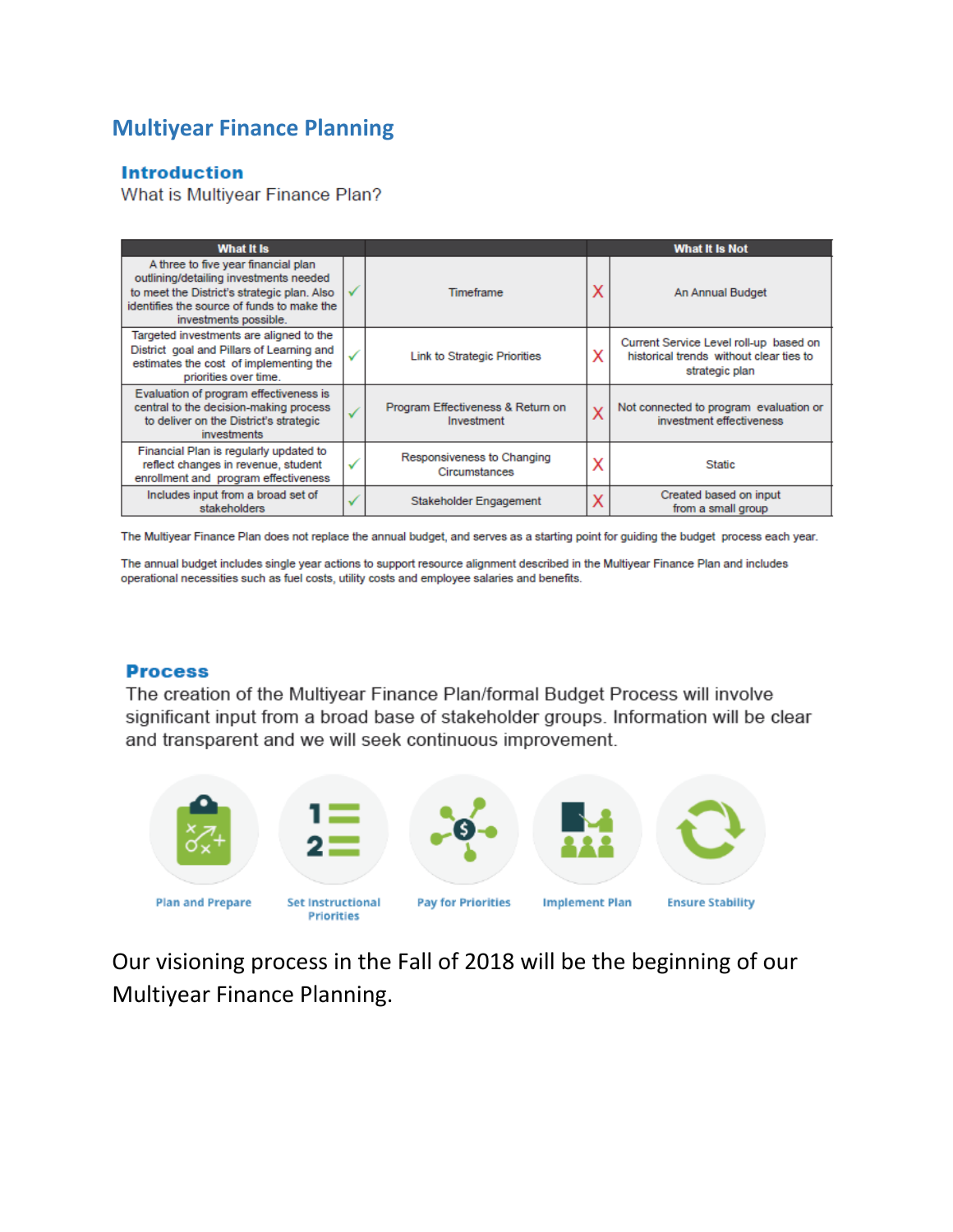In 2019‐20, we will monitor and track Portland Public Schools progress by investing in strategic priorities will be a continuous improvement process.

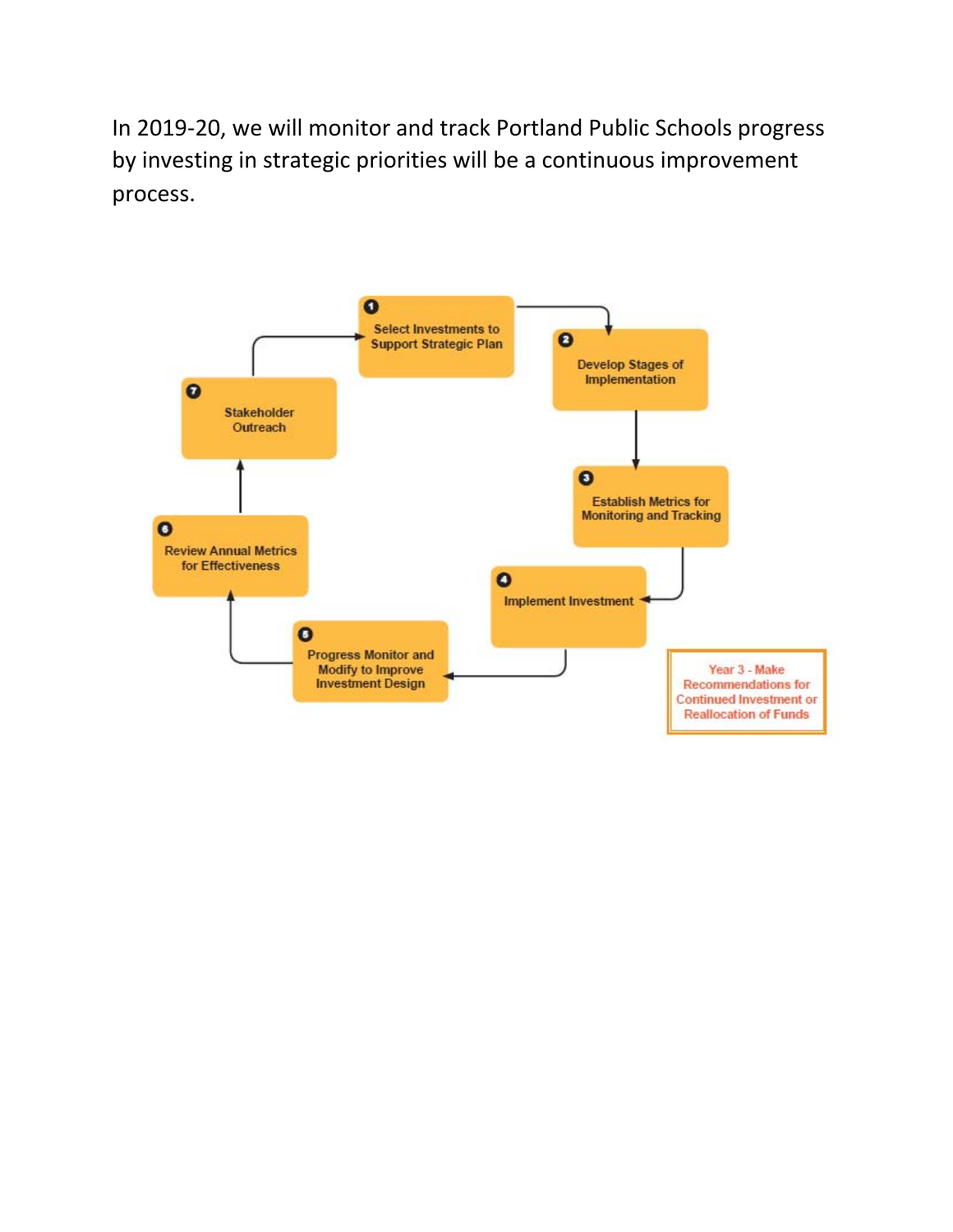# Budget Process 101



The board sets district goals and policies

The budget reflects the resources to implement those goals

For every expenditure ask:

- How does this help to achieve the district goals?
- Does this fit within our policies?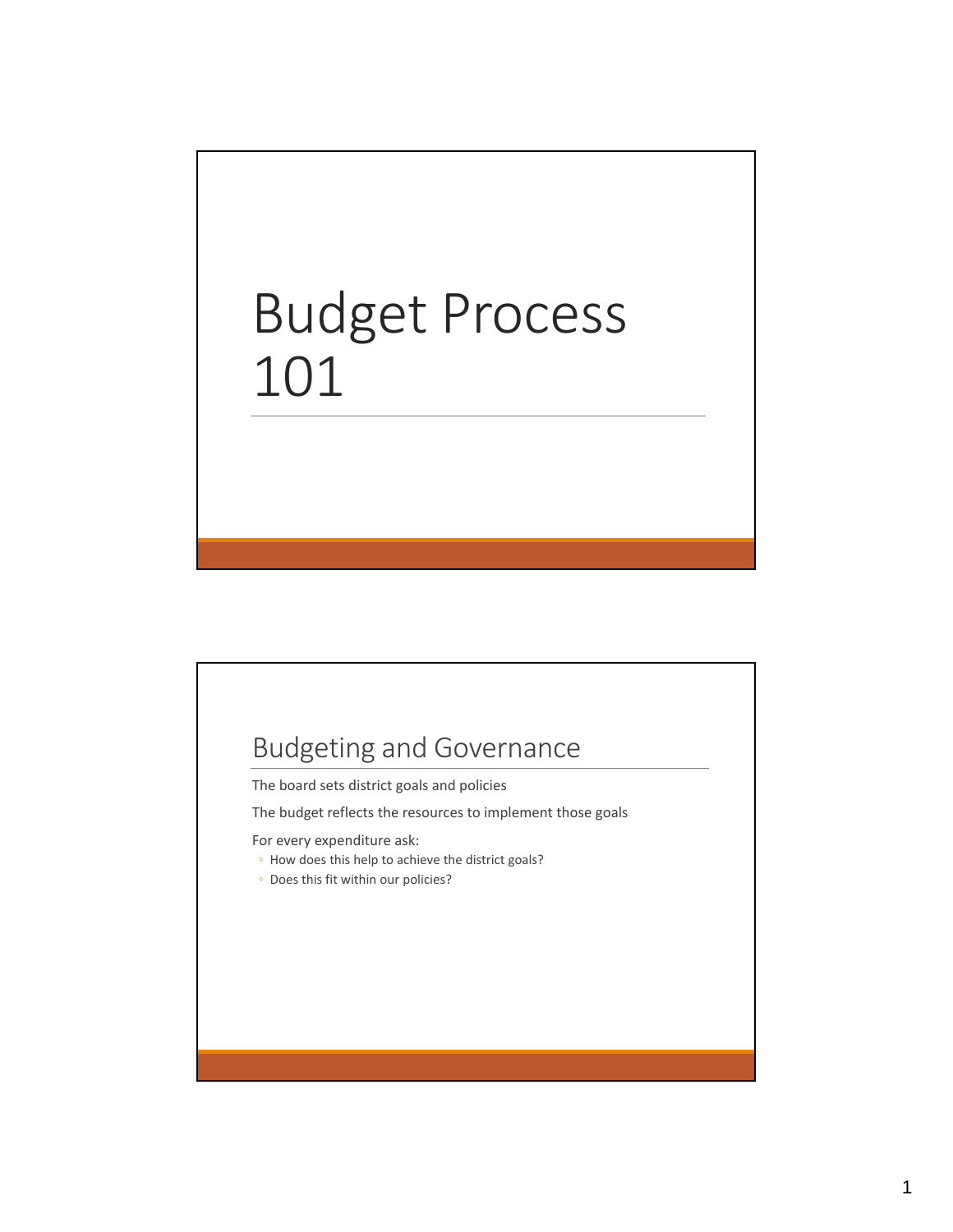## Board Responsibilities

For a large district in Multnomah County, the governing body acts as the budget committee without appointed citizen members.

Hold public meetings,

Hear and consider public comment,

Discuss and revise the budget as needed,

Approve and adopt the budget, AND

Approve and adopt 'each' tax rate or dollar amount.

### Budget Process

All meetings are subject to Public Meetings Law Quorum required to conduct business

Board may request and receive additional information

Majority required to take action

Budget is a public document when released to Board

Take public comment at one or more meetings.

Approve/adopt the budget and each tax levy.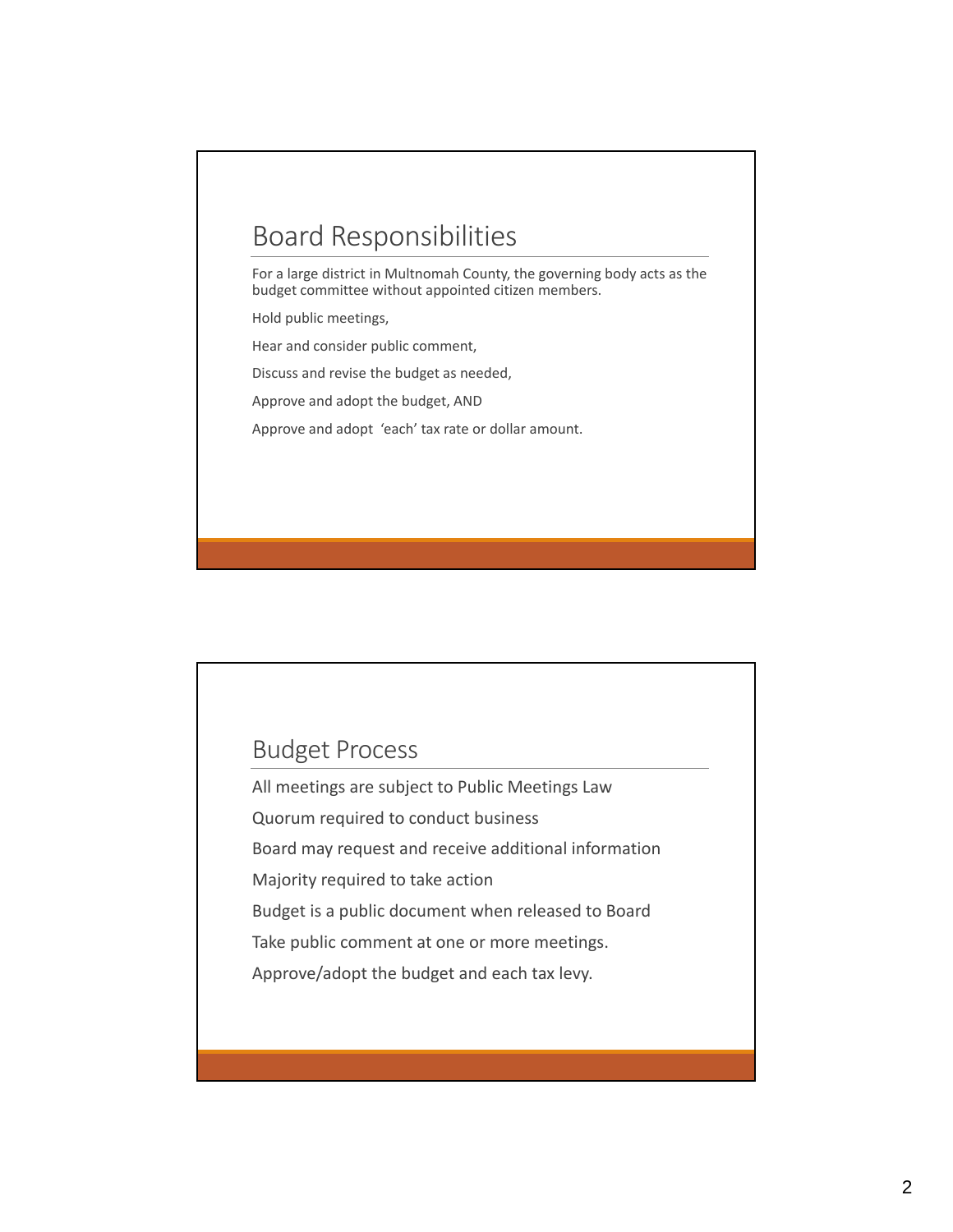# Budget Meetings

The Board has the opportunity to:

- Ask questions
- Request information for clarification
- Receive input from citizens present

# Budget Meetings

A majority of the Board is required to approve any motion

A majority is one more than half of the members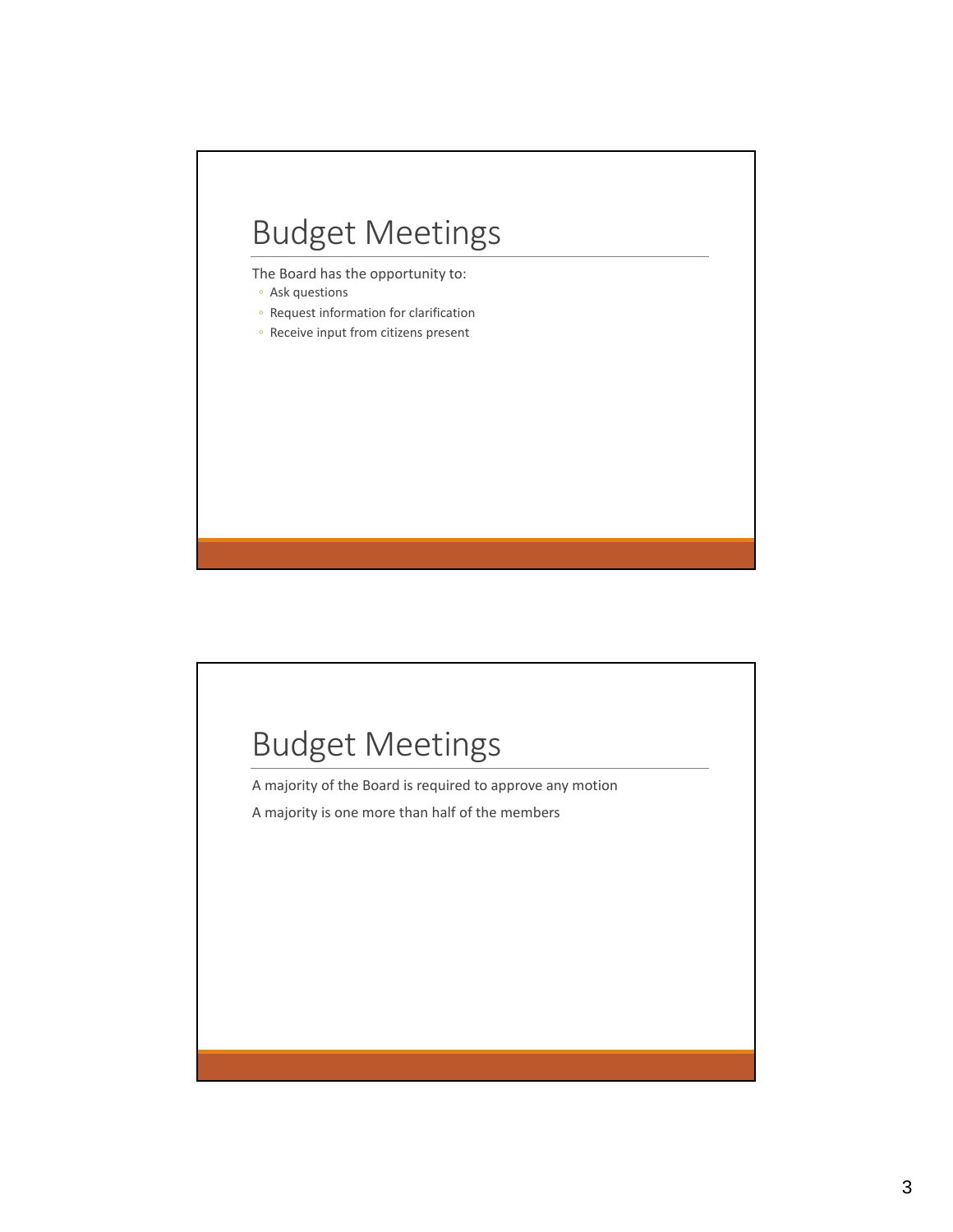# Consulting with Board Members on the Budget

You may consult with committee members outside a meeting on details in the budget only if it is not with a majority of the Board

If you have a quorum, you would be violating the public meeting law if you hadn't given public notice of the meeting

# Following Approval Budget Officer must publish financial summaries and the public hearing notice. ◦ Notice must be published not less than 5 days and not more than 30 days prior to the hearing and indicate the time and place of the hearing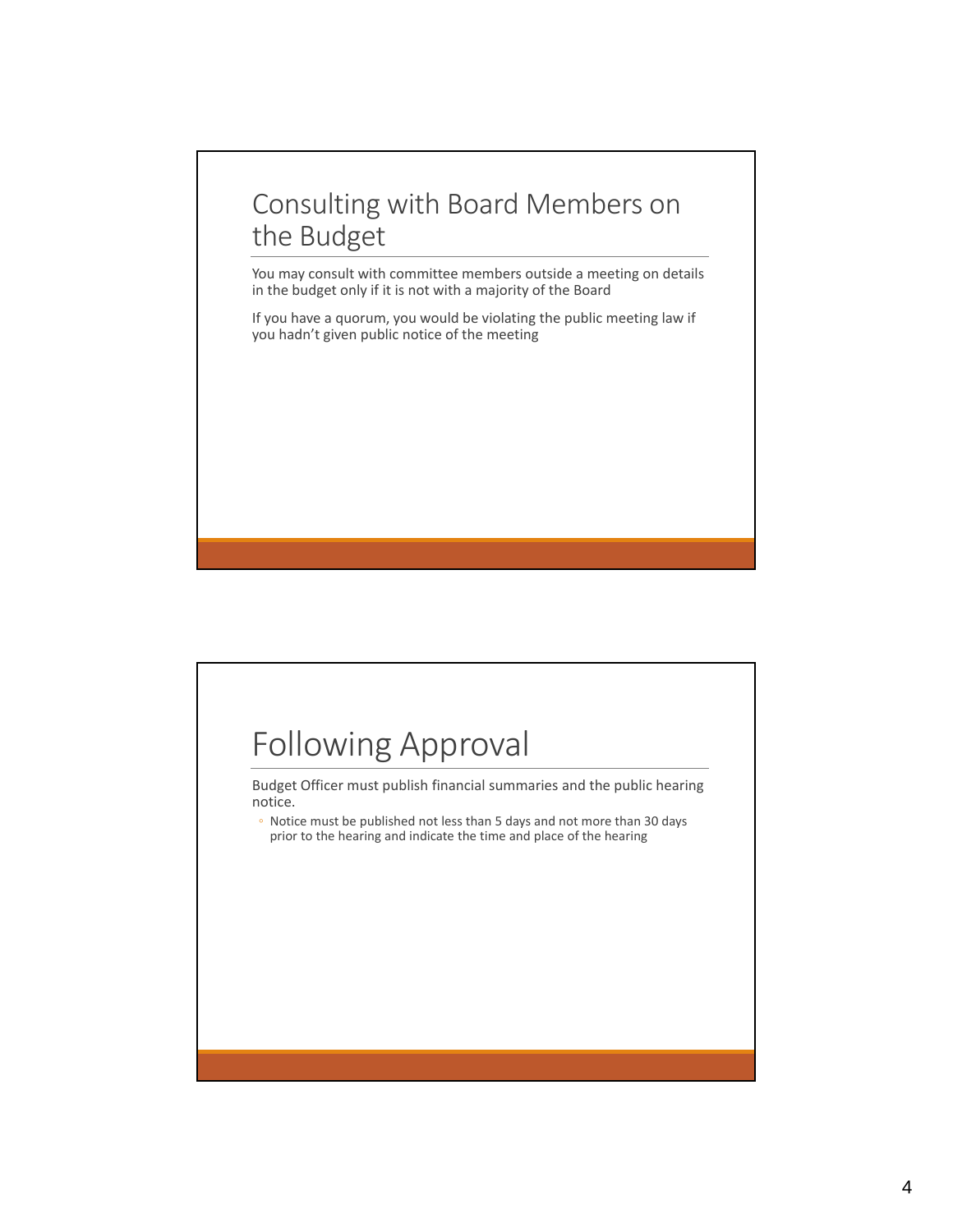# TSCC Review

TSCC is required by state law to review the Approved Budgets of member jurisdictions

TSCC review is a good opportunity for a second look at the budget

- Is each fund balanced in all four years?
- Do the actual expenses for prior years balance to the audit?
- Are the current and prior year property tax collections reasonable?
- Do the GO debt service payments balance to the debt service schedules?
- Is the GO debt service ending fund balance in excess of ensuing year needs?

TSCC will issue a certification letter with recommendations and or objections the commission has to budget or budget process

Letter is acknowledged and discussed at the District's Budget Hearing